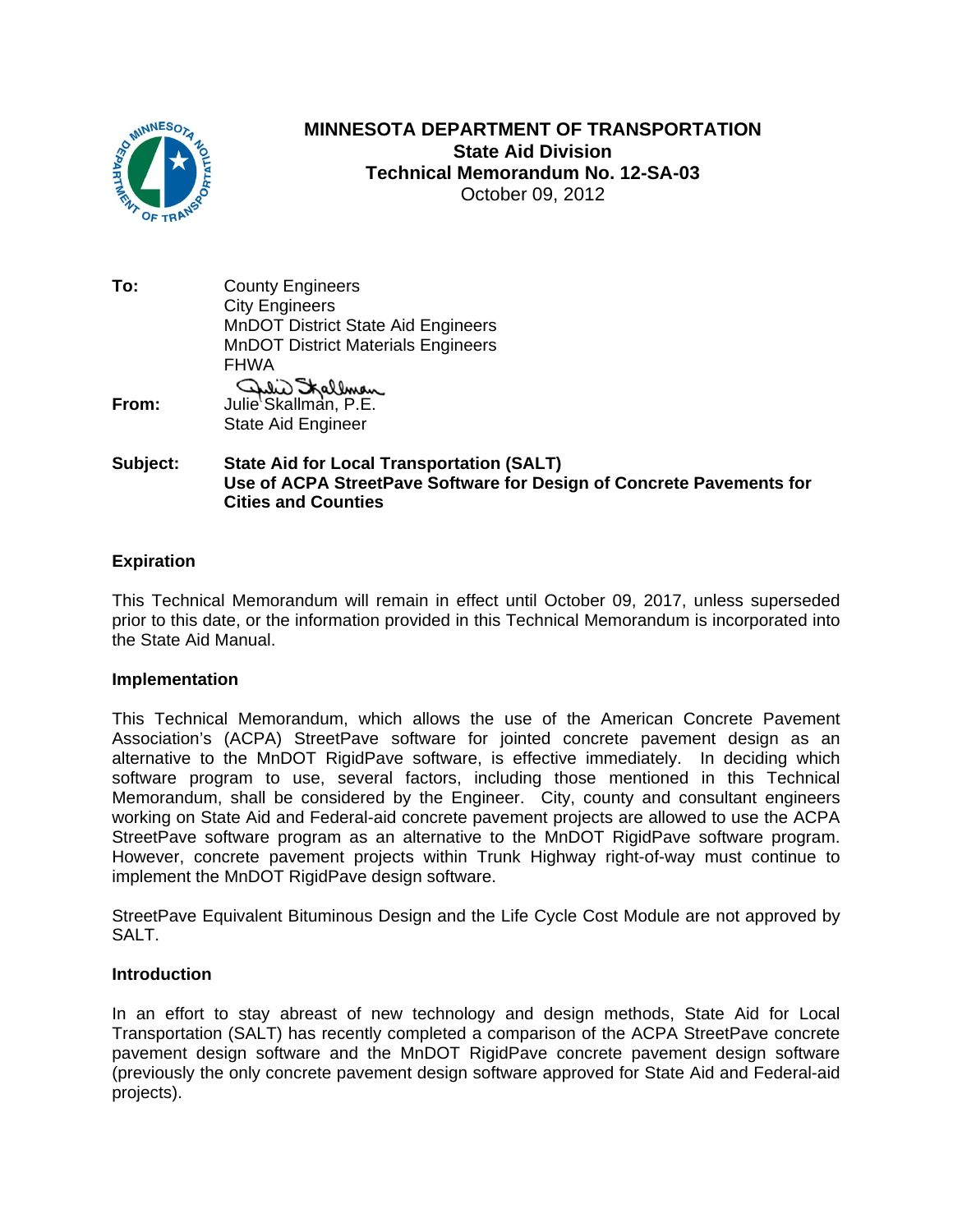Based on the recommendations found the in the report titled "[Use of StreetPave for Design of](http://www.dot.state.mn.us/research/documents/201210.pdf) [Concrete Pavement for Cities and Counties in Minnesota"](http://www.dot.state.mn.us/research/documents/201210.pdf), SALT will allow the ACPA StreetPave software to be used as an alternative design mechanism for concrete pavement.

# **Purpose**

There are three main purposes of this Technical Memorandum. First, to describe which projects are approved to use the ACPA StreetPave concrete pavement design software. Second, to describe how to obtain a copy of software program, and third, to offer some recommendations on how to begin using the ACPA StreetPave software as mentioned in the "[Use of StreetPave for Design of Concrete Pavement for Cities and Counties in Minnesota"](http://www.dot.state.mn.us/research/documents/201210.pdf).

## **Guidelines**

## Applicable Project Types

The ACPA StreetPave concrete design software may be used on state aid funded projects and federal-aid funded projects (**this software is not approved for use on projects within the Trunk Highway right-of-way**).

Please note it is not required to use the ACPA software in place of the MnDOT RigidPave software. The Engineer has the option to use whichever software package they prefer. It may be desirable to use both software programs on a few projects and compare the results to gain an understanding of the program differences. You may also contact your District Materials Engineer or MnDOT Pavement Design Engineer with any questions regarding pavement design.

**Using the StreetPave Equivalent Bituminous Design function of the software, or using the Life Cycle Cost Module is not approved by SALT**. The use of these two functions was not part of the study, and therefore State Aid for Local Transportation does not support their use on State Aid or Federal-aid projects.

## How to Obtain a Copy of the ACPA Software Program

The ACPA StreetPave software can be obtained from the Concrete Paving Association of Minnesota website (www.concreteisbetter.com). The "[Use of StreetPave for Design of](http://www.dot.state.mn.us/research/documents/201210.pdf) [Concrete Pavement for Cities and Counties in Minnesota](http://www.dot.state.mn.us/research/documents/201210.pdf)" report was based on StreetPave 1.3, which is recommended for design. However, use of the newer version of StreetPave (StreetPave 12, i.e. 2012) is also acceptable. If you decide to use StreetPave 12, please be aware that some of the program options and features have changed.

## ACPA StreetPave Software Recommendations

The following are some general guidelines for using StreetPave that should be considered while designing concrete pavements:

- Most importantly, use the "HELP" menus in the software for guidance and to select the majority of the input values. The "HELP" menus offer detailed explanations of input choices and values, although the terminology may be different.
- The following are recommended user input values:
	- o Cracked Slabs: 15% for arterial/collector roads, 25% for residential roads.
	- o Terminal Serviceability: 2.25.
	- o Reliability: 75-85% for all road types, or at the discretion of the designer.